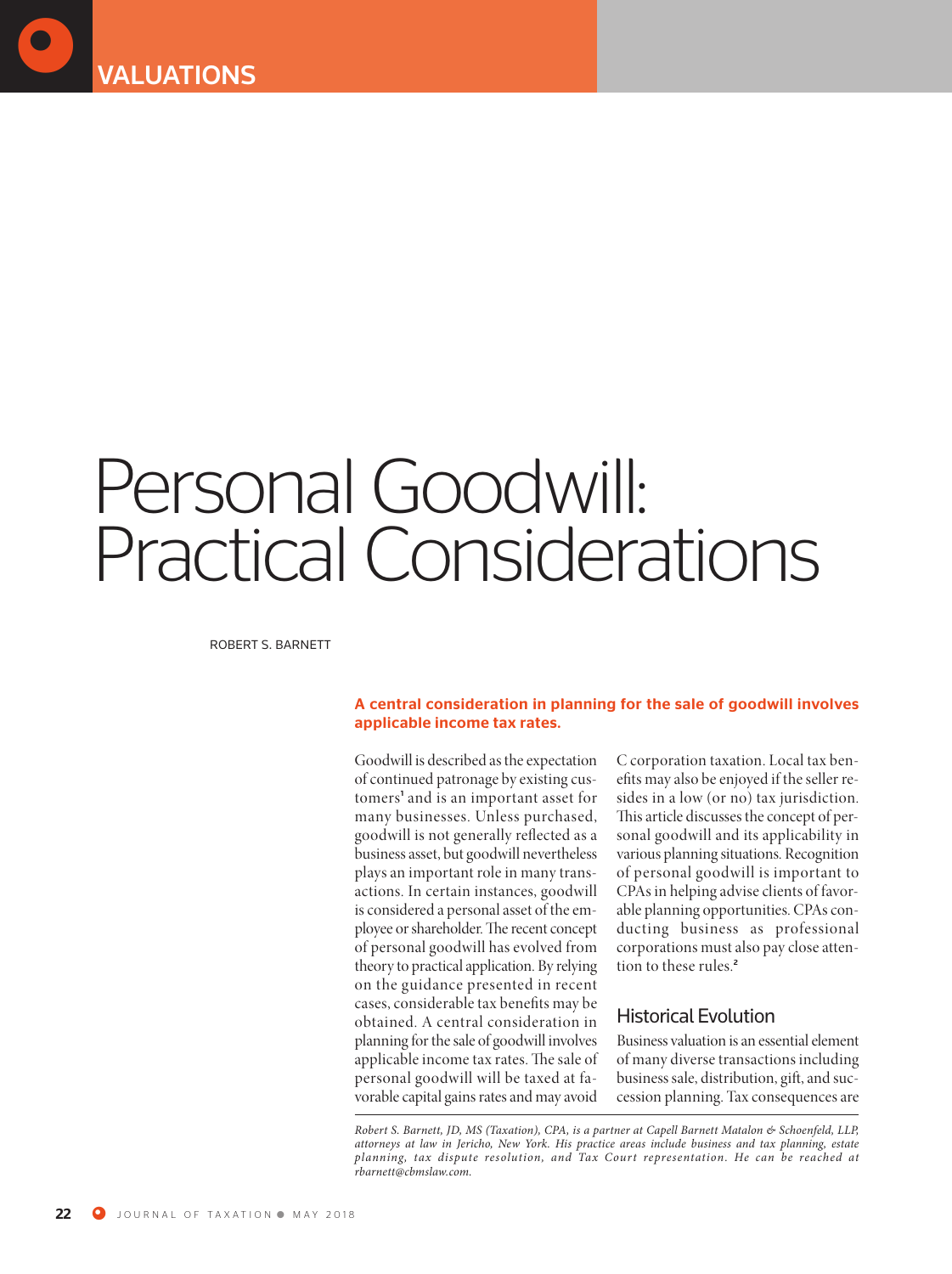frequently based on the fair market value (FMV) of property exchanged. For example, a taxable gift may result from a transfer of shares to children as part of a succession plan. FMV is generally described as "the price at which the property would change hands between a willing buyer and a willing seller, neither being under any compulsion to buy or to sell and both having reasonable knowledge of relevant facts." **<sup>3</sup>** Rev. Rul. 59-60<sup>4</sup> sets forth the applicable standards in establishing FMV. In general, this is a facts and circumstances approach considering all relevant items. There are various valuation methods including earnings capitalization, dividend paying capacity, and book value. **5**

Failure to properly assess ownership and valuation of intangible assets can result in substantial taxes and penalties. In *Cavallaro*,<sup>6</sup> a merger of two family companies, one owned by the parents and one by their sons, resulted in substantial gift taxes and penalties.<sup>7</sup> Technology owned by the parent'scompany was undervalued and, as a result, the parents received fewer shares of the merged entity. A substantial gift to the children ensued, resulting in unpaid gi taxes.

#### *Martin IceCream Co.*

*Martin Ice Cream Co.* involved a corporate division and spin-off of a Haagen-Dazs ice cream distribution business. The IRS asserted that the corporate valuation included valuable rights to distribute the premium brand ice cream. At issue were considerable corporate taxes applicable to the distribution of appreciated assets under Section 311(b) as well as the subsequent individual taxation with respect to the stock distributed in the spin-off.<sup>8</sup> The IRS asserted that the ice cream distribution rights were an extremely valuable asset of the Martin Ice Cream Company and the effective distribution to the shareholder resulted in substantial taxes; first, at the corporate level, and then as a dividend to the shareholder. The court found that the distribution rights were never corporate assets in that they resulted solely from the shareholder's personal relationships with various supermarket owners and man-

agers. The shareholder created and nurtured those business relationships and was considered the sole owner; and therefore, no corporate distribution of such rights resulted. The shareholder built the wholesale distribution business of the Haagen-Dazs Ice Cream brand due to his personal relationships with supermarkets and managers over many years. There were no underlying corporate contracts with the Haagen-Dazs Corporation. The shareholder never signed a noncompete agreement with the corporation. The court discussed the history of the super-premium ice cream business, and the important role that the shareholder had in developing this business.

In supporting its findings, the Tax Court stated that the personal relationships of a shareholder-employee "are not corporate assets when the employee has no employment contract with corporation. Those personal assets are entirely distinct from the intangible corporate assets of corporate goodwill. See,e.g, *Estate of Taracido v. Commissioner*, 72 TC 1014, 1023 (1979)…."

The Martin Ice Cream decision seems to have awakened a new world of planning opportunities. These recent decisions help provide guidance in using the doctrine of personal goodwill and in creating planning opportunities.

### *Howard*

**NOTES**

In *Howard,* **<sup>9</sup>** a different result occurred due to the existence of a noncompete agreement. Dr. Howard sold hiscorporate dental practice but excluded the value of goodwill from the corporate sale. He maintained that hesold his per-

- **<sup>5</sup>** See discussion in *Martin Ice Cream Co.,* 110 TC 189 (1998).
- **<sup>6</sup>** *Cavallaro,* TCM 2014-189 (2014); *affd. in part* (CA-1, 2016).

sonal goodwill in an attempt to avoid corporate taxes. The allocation to personal goodwill resulted in a single level tax at favorable capital gains rates. Unfortunately, Dr. Howard entered into a shareholder employment agreement with hiscorporation, which included a covenant not to compete. The court found that Dr. Howard was bound by the terms of his employment agreement. The covenant not to compete with the Howard Corporation was in full force and effect resulting in theloss of any allocation to personal goodwill. As sole shareholder and corporate officer, Dr. Howard had the ability to cancel the employment agreement but failed to do so. As a result, the corporation was responsible for the corporate level tax associated with the goodwill sale. The distribution to Dr. Howard resulted in a second level of tax at the individual level as a dividend. The court further stated that even if under state law the goodwill was owned by Dr. Howard, it would have very little value because the noncompete agreement did not expire until the end of a three year period and contained a fiy mile radius. **10**

#### Solomon Colors, Inc.<sup>11</sup>

Solomon Colors, Inc. sold one of its dye processing divisions to a competitor. The initial sale agreement did not include the individual sale of customer goodwill but did contain shareholder covenants not to compete with the purchaser. The sale agreement was later changed to include the sale of personal goodwill. In Solomon, the court distinguished Mar*tin Ice Cream* and held that, based on the facts presented, customer relation-

- **<sup>7</sup>** The IRS initially instituted a tax fraud investigation.
- **<sup>8</sup>** Section 311(b) states that a corporation is taxed on the distribution of appreciated assets to a shareholder as if the assets were sold at FMV. The shareholder will then incur an individual tax based on the receipt of valuable consideration. This is referred to as the double tax associated with C corporations.
- **<sup>9</sup>** *Howard,* Note 1, *supra*.
- **<sup>10</sup>** It does not appear that Dr. Howard argued that such a long duration and extensive scope would not be enforceable under local law. If supported by local precedent, such assertion might have saved the day for Dr. Howard.
- **<sup>11</sup>** TCM 2008-102.

**<sup>1</sup>** See, e.g., *Howard,* 106 AFTR2d 2010-5533 (DC WA, 2010).

**<sup>2</sup>** See, *Norwalk*, TCM 1998-279. In *Norwalk*, the taxpayer was a shareholder in a CPA firm operating as a PC. The corporation was liquidated and the IRS asserted that the corporation must pay tax on the distribution of customer goodwill. In the absence of an enforceable covenant not to compete, no corporate goodwill was distributed.

**<sup>3</sup>** *Cartwright*,411 U.S. 546, 31 AFTR2d 73-1461 (1973); Reg. 20-2031-1(b).

**<sup>4</sup>** 1959-1 CB 237.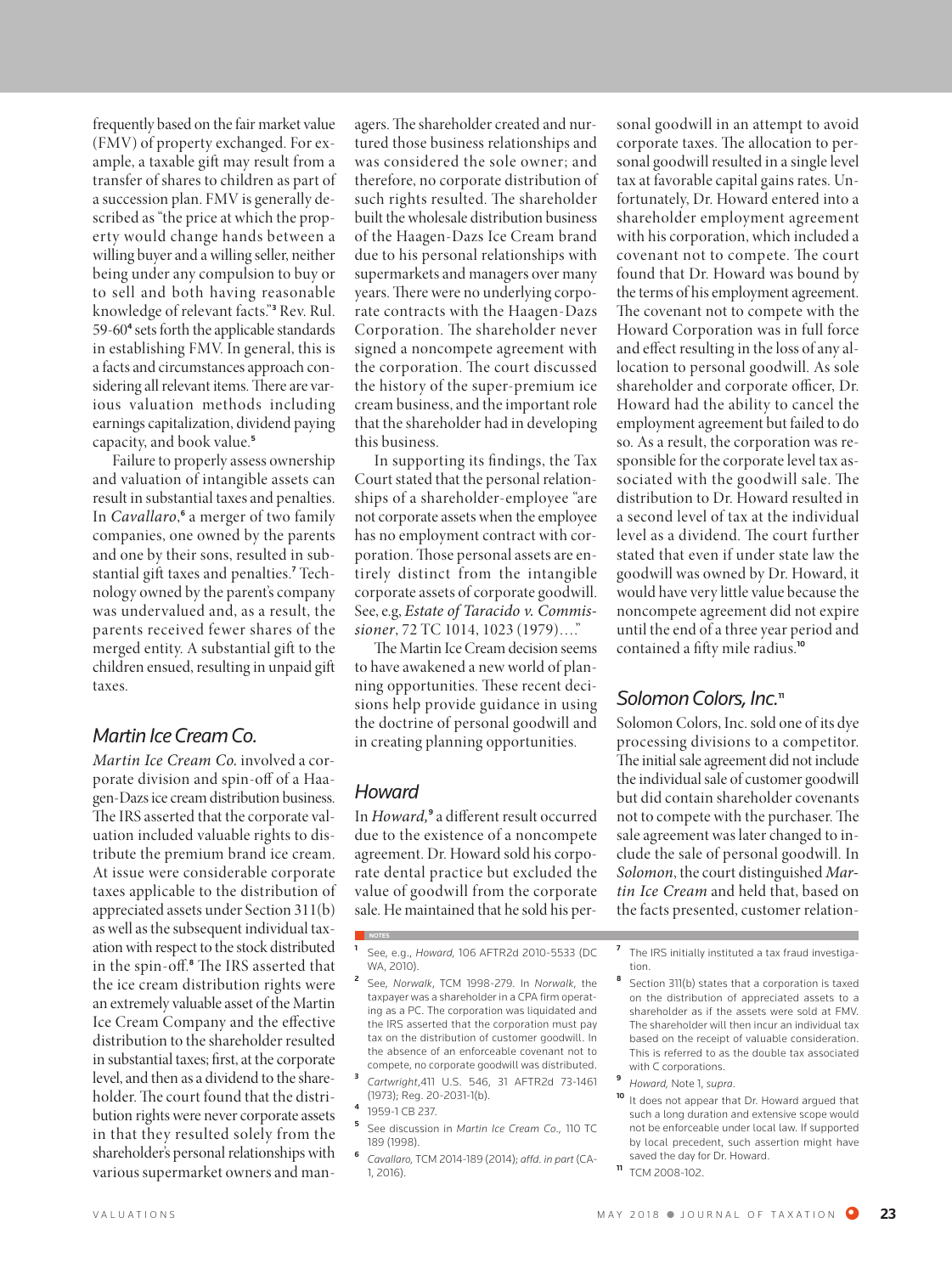ships and personal goodwill were not a subject of the sale. Solomon Colors Inc. sold one of its divisions. The individual shareholders were not named in the initial contract drafts as sellers of any of the assets but were included only with respect to covenants not to compete. The IRS originally asserted that Section 301 applied to tax the distribution of the customer list to the individual shareholders as a dividend. Although the court did not find such to be the case, it reallocated the purchase payment to covenants not to compete that were important to the purchaser and were prominently included in the initial concovenants not to compete resulting in the recognition of ordinary income.

#### *Estate of FranklinZ.Adell* **12**

*Adell* presents estate planning opportunities with respect to the allocation of personal goodwill. In *Adell*, the court agreed that the estate valuation of personal goodwill was correct and approved its application in a business succession context. The father's estate allocated substantial goodwill to the decedent's son resulting in a significantly lower estate tax valuation of the

## business. The son developed a new<br> **properly assess**<br> **and valuation of Failure to properly assess ownership and valuation of intangible assets can result in substantial taxes and penalties.**

tract drafts. This allocation resulted in the shareholder recognition of ordinary income as opposed to capital gain.

Interestingly, the decision did not state that the customer relationships were owned by the corporation, but rather, due to the unusual facts surrounding the sale of this particular division, the customer list was not a significant part of the agreement and was not requested by the purchaser. Unlike Martin Ice Cream, Solomon Colors, Inc. was involved in the manufacture, processing, and selling of a particular dye. It was not a personal service business and did not depend on employee goodwill for its success. Moreover, the customer list was not important because the parties were aware of most of the customers and Solomon Colors was the only manufacturer of this particular dye. There were few customers involved and the two parties were aware of their identities. In contrast, the purchaser required noncompete agreements. The court found that the shareholders must recognize the payments allocated to the satellite uplinking business, which concentrated on religious programming. The goodwill with respect to this new business was developed and maintained solely by the son, thereby resulting in a smaller estate valuation. The court found that the expert valuation presented by the IRS was not persuasive because it did not appropriately take into consideration the son's efforts in developing personal relationships and goodwill. This personal goodwill was deducted from the business valuation.

Although the father created a successful satellite business, his son created the uplinking business and obtained the cooperation of several renowned ministers for program content. The son handled the day to day business affairs. This case presents an important lesson for business succession planning. When children are active in the family business, keeping an active record of their client relationships may assist in reducing the estate value of the business.

#### *BrossTrucking, Inc.* **13**

*BrossTrucking* similarly involved the ownership and valuation of goodwill. In *BrossTrucking,* the IRS determined a gift tax deficiency, contending that the father gifted appreciated intangible assets

and goodwill to his three sons who organized a new trucking company.

Due to regulatory pressure Mr. Bross decided to close BrossTrucking, Inc. At the same time, his three sons established a new trucking company. The new corporation was a separate and distinct entity with similar but expanded business lines. There were some interrelationships in that the new business leased some of the original equipment and trucks used by the father. However, the new company masked the old name and logo on the trucks and equipment. Again, the IRS asserted Section  $311(b)(1)$  to tax the corporation on the distribution of appreciated goodwill to the shareholder, and also asserted gift tax liability on the theory that the father gifted valuable goodwill to his children. In essence, the IRS was asserting that the corporation distributed appreciated goodwill to Mr. Bross who then gave the same to his sons resulting in both corporate level income recognition and the imposition of individual gift tax liability. In *BrossTrucking,* the court discussed and contrasted *Martin Ice Cream Co.* and *Solomon*, noting that in *Solomon,* the value of the corporate assets related to the processing and manufacturing of pigments and did not involve personal business relationships. "The goodwill of the pigment division was developed at the corporate level independent of the shareholders." Therefore, the sale did not include personal goodwill. The court stated that "[t]hese two cases suggest there are two regimes of goodwill: (1) Personal goodwill developed and owned by shareholders; and (2) Corporate goodwill developed and owned by the company." The court then stated that goodwill related to BrossTrucking was primarily generated by Mr. Bross and his personal relationships and therefore the company did not transfer corporate goodwill to Mr. Bross.

Mr. Bross was responsible for the development and maintenance of the crucial personal relationships underlying the customer base of the trucking company. These customers were developed by the personal abilities and reputation of Mr. Bross, both in the trucking industry and as a successful

**NOTES**

**<sup>12</sup>** TCM 2014-155.

**<sup>13</sup>** TCM 2014-107.

**<sup>14</sup>** TCM 2010-206.

**<sup>15</sup>** Section 7491.